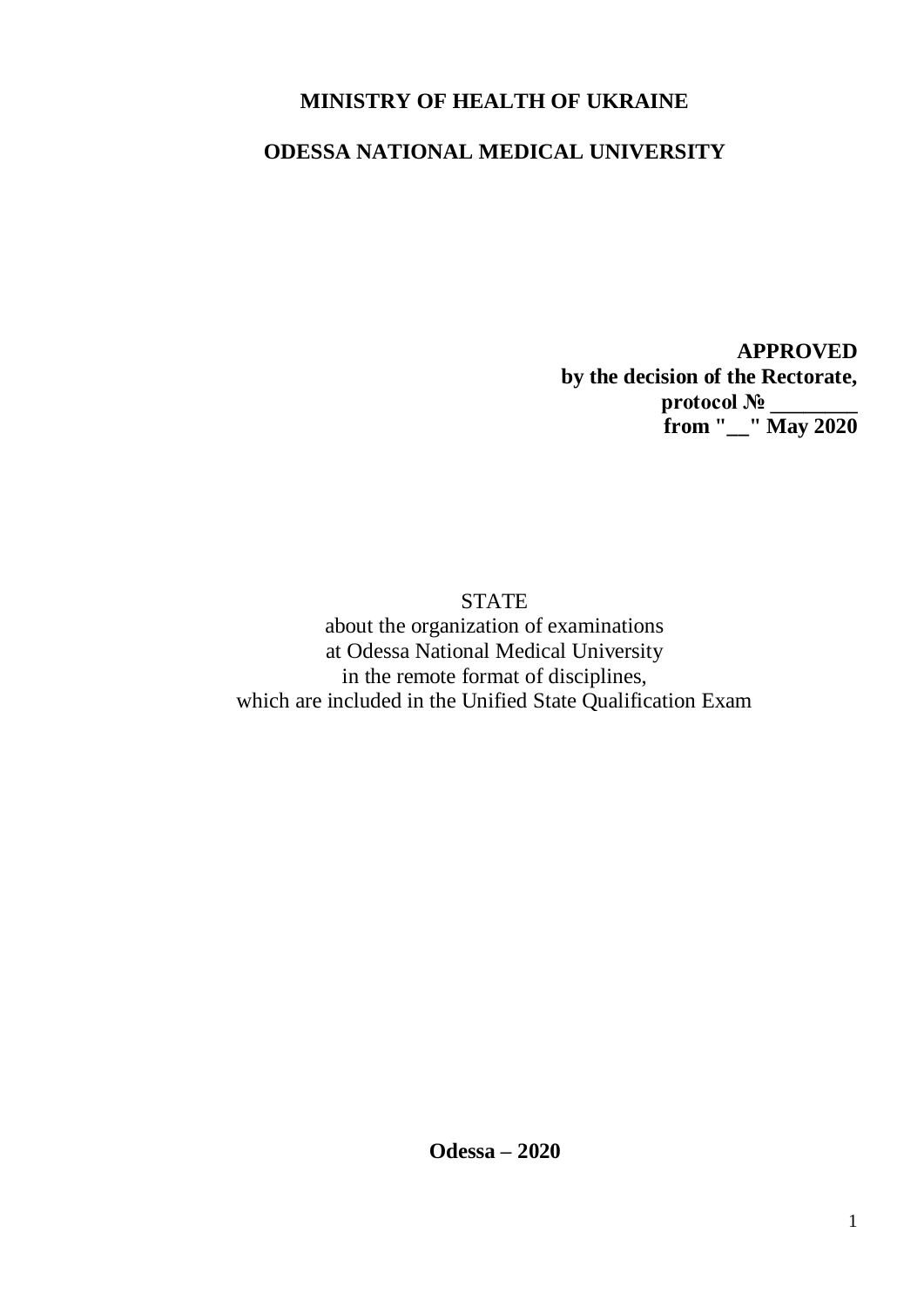# **CONTENT**

|              | GENERAL STATES                                                                                                                    | 3              |
|--------------|-----------------------------------------------------------------------------------------------------------------------------------|----------------|
| $\mathbf{H}$ | GENERAL MEANINGS AND TERMS                                                                                                        | $\overline{4}$ |
| III          | FEATURES OF ORGANIZATION AND CONDUCTION OF<br>EXAMS IN REMOTE FORM                                                                | 5              |
| IV           |                                                                                                                                   | 6              |
| V            | PROCEDURE FOR EVALUATION OF STUDENTS<br>'EDUCATIONAL ACTIVITY                                                                     | 7              |
| VI           |                                                                                                                                   | 8              |
|              | Appendix "Requirements for the conditions of the examination in the<br>remote format of disciplines included in the Unified State | 9              |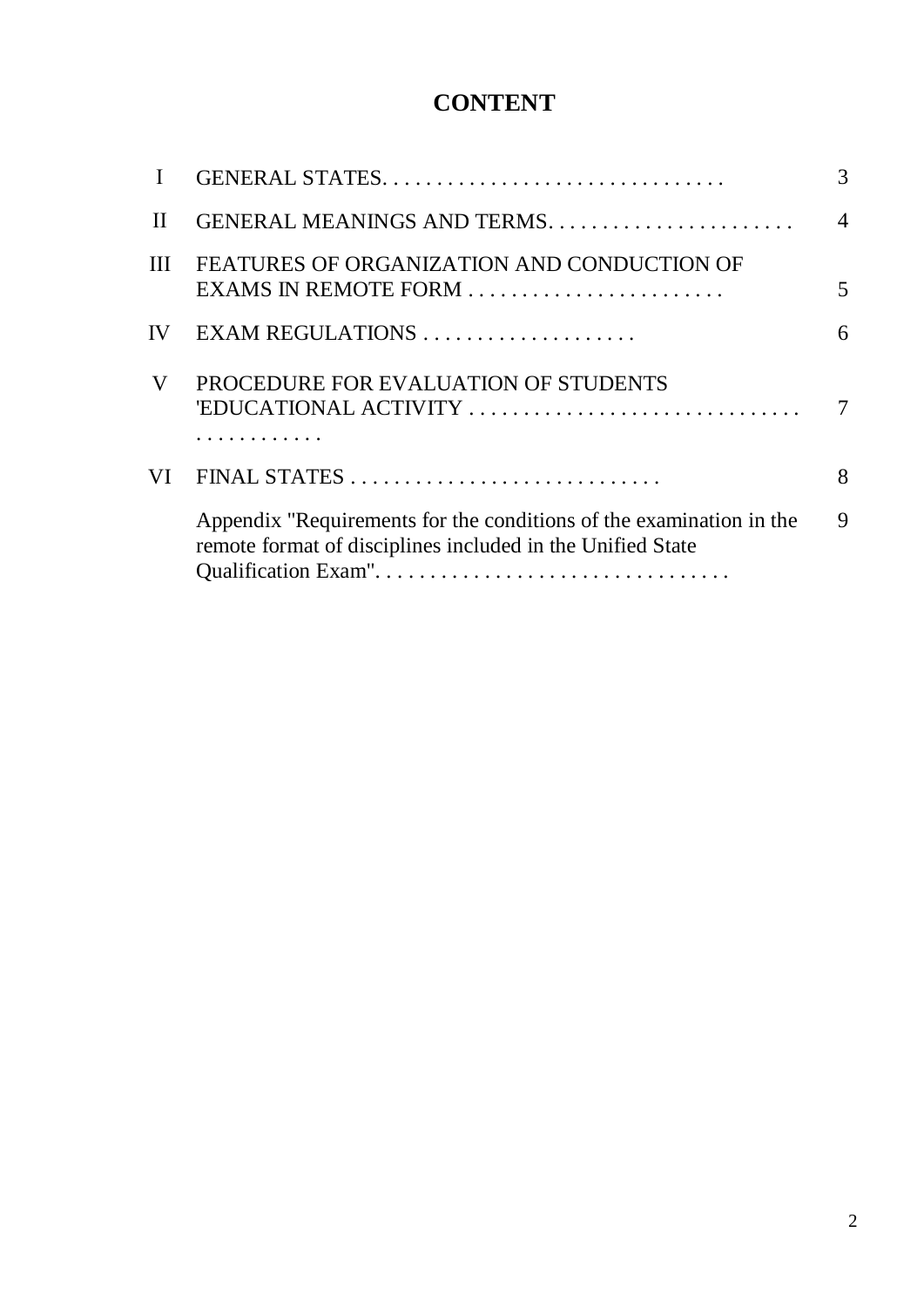#### I. GENERAL STATES

Regulations of the organization of examinations in the remote form of disciplines included in the Unified State Qualification Examination (USQE) at Odessa National Medical University (hereinafter - the Regulations) is a local regulation that govers the organization and conduction of examinations in disciplines included in the integrated test exam "KROK-1" in real time via the Internet during the period of temporary suspension of the classroom form of education in accordance with the Resolution of the Cabinet of Ministers of Ukraine "On running the spread of coronavirus COVID-19 on the territory of Ukraine "№ 211 dated 11.03.2020, letter of the Ministry of Health of Ukraine № 22-04 / 7148 / 2-20 dated 12.03.2020 and letter of the Ministry of Education and Science of Ukraine" Regarding the end of the 2019-2020 academic year "№ 1 / 9-178 from 27.03.2020.

According to the Letter of the Ministry of Education and Science "On the completion of the 2019/2020 academic year by institutions of higher, professional higher, postgraduate education and research institutions" taking into account the emergency situation and national anti-epidemic measures, as well as the right to autonomy, the university administration conducting with the use of remote technologies when the teaching staff and students outside the university in synchronous mode.

State is developed in accordance with the Laws of Ukraine "On Education", "On Higher Education", "On Scientific and Scientific-Technical Activity", "Regulations on Distance Learning", standards of higher education, other regulations governing the legal relations of higher medical Education and the Statute of the University, "Regulations on the organization of the educational process by applicants for higher education at the Odessa National Medical University", "Regulations on the organization of the distance educational process in ONMedU during the quarantine period".

#### **ІІ. GENERAL MEANINGS AND TERMS**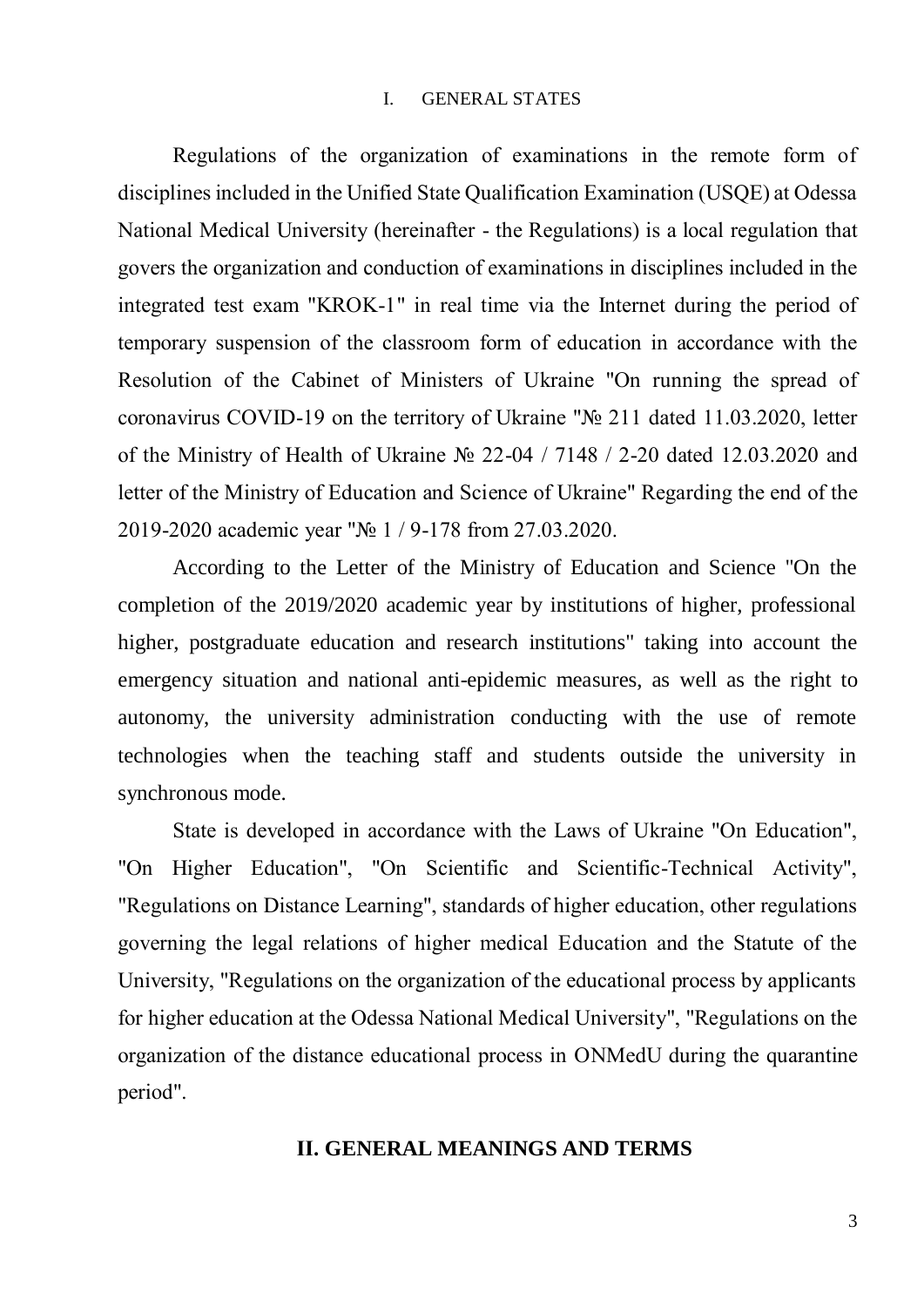2.1. This State defines the basic principles of distance examinations in disciplines that are part of USQE during the temporary termination of the classroom form of distance learning.

2.2. The introduction of remote forms of examinations at the university will provide digitalization of the process of knowledge control and create conditions for timely implementation of the curriculum by students during the period of temporary termination of the classroom form of education.

2.3. In this State, terms and concepts are used in the following meanings:

*web resources of academic disciplines* - a systematic collection of information and teaching aids necessary for mastering academic disciplines, which is available via the Internet using a web browser and / or other software available to the user;

*distance learning web environment* - a systematically organized set of web resources of academic disciplines, web resources management software, means of interaction of distance learning subjects and distance learning management;

*synchronous mode* - interaction between the subjects of distance learning, during which all participants are simultaneously in the web environment of distance learning (chat, audio, video conferencing, social networks, etc.);

*distance learning management system* - software designed to organize the learning process of providing authorized access of distance learning subjects to these web resources and control over learning via the Internet and / or local network;

*distance learning subjects* - medical education students (students) and teachers who provide the educational process by distance learning.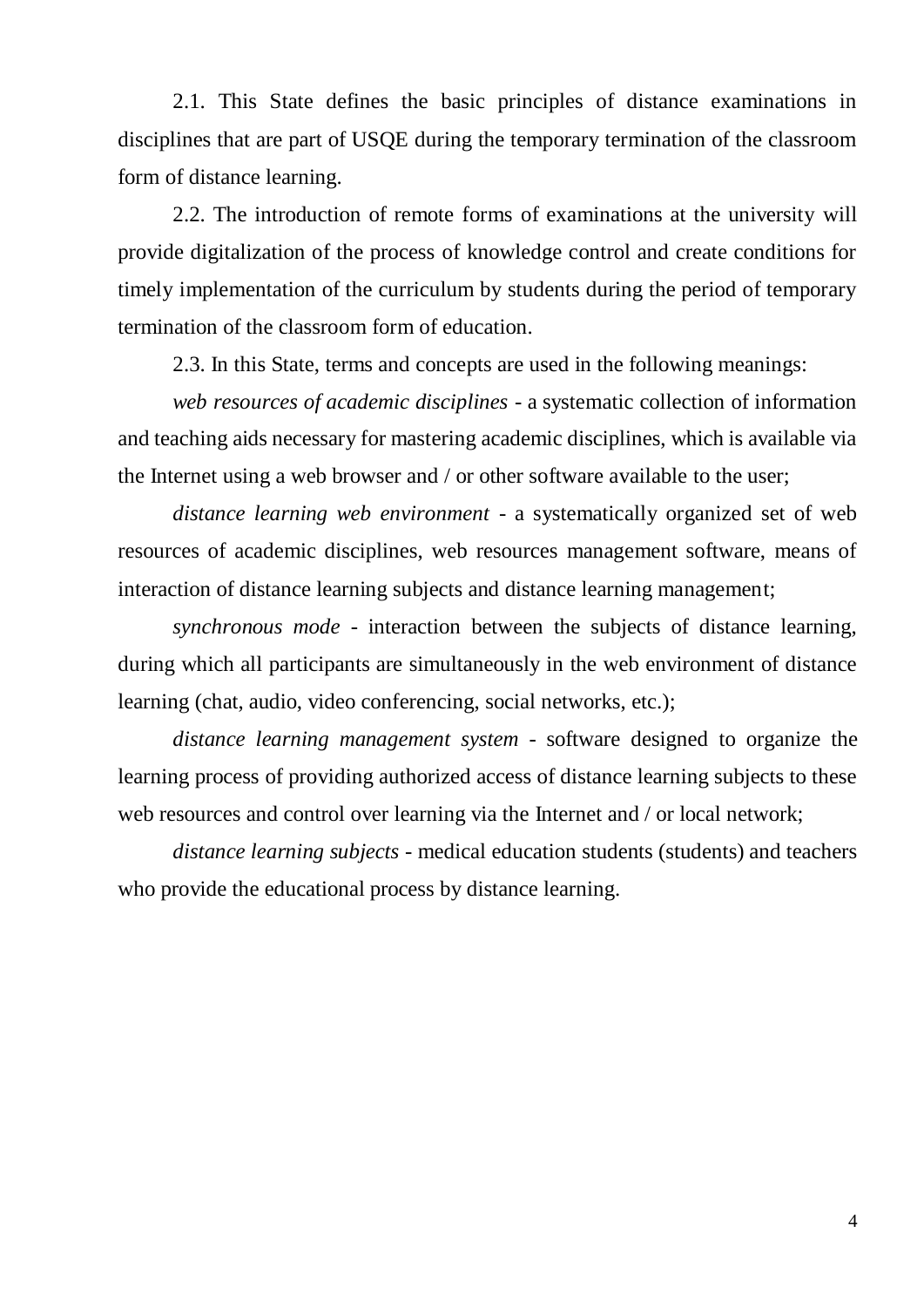#### **ІІІ. FEATURES OF ORGANIZATION AND CONDUCTION OF EXAMS IN REMOTE FORMAT**

3.1. The only environment for conducting exams at ONMedU in the disciplines included in USQE during the temporary suspension of the classroom form of distance learning is the Microsoft Teams platform.

Technical support of distance learning at ONMedU as a proper functioning of the Microsoft Teams platform in the web environment, training of teachers (examiners) to work on the platform and timely technical assistance to teachers in conducting exams is provided by the ONMedU automated systems support department.

3.2. The head of the department is personally responsible for the preparation of methodical support of exams, namely the timely provision of a list of examination questions, tasks to the department of support of automated systems of ONMedU.

3.3. Coordination and control over the implementation of the educational process by all participants, namely the conduct of exams in a remote format is carried out by the deans of the faculties.

3.4. At the end of the semester, the deans' offices provide personal lists of students to the ONMedU automated systems support department with their e-mail addresses to create an electronic examination database of students.

3.5. The dean's office informs students of the approved schedule of exams, taking into account the individual time of the exam by each student in a particular discipline.

For each student there is a separate link for access to the exam in the discipline, information about the time of the exam and the algorithm of actions for the rules of conduct (Appendix 1).

3.6. The department provides each employee who is involved in the exams, the technical means necessary to conduct the exam from its own resources. The head of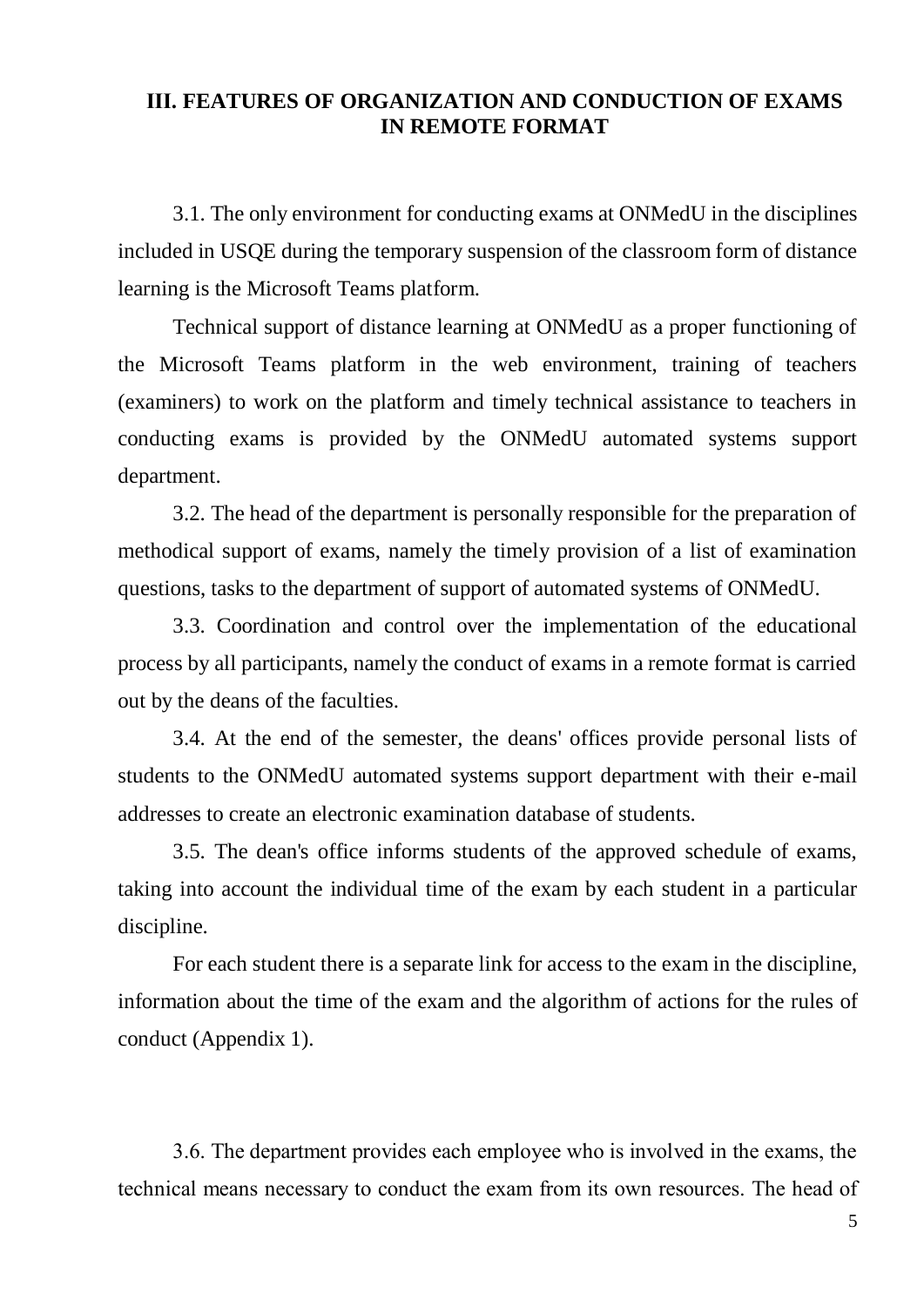the department is personally responsible for the technical support of the exam by the examiners.

3.7. Students must provide technical access to the exam in advance. You can use a desktop computer, laptop, tablet, or smartphone for the exam, which has the technical means for simultaneous video and audio communication and provides access to the Internet (wired or wireless) at a speed sufficient to pass the exam. The quality of the video image should allow the examiner to identify the student, and the quality of the audio communication should be clear sound in both directions (questions answers to questions).

3.8. The entire communication session must be recorded from the moment the examiner connects with the student (according to the Appendix) until the end of the exam (until the examiner breaks off communication with the student).

3.8.1. If the exam was not recorded - its results are canceled due to the examiner. Students who have passed the exam without a video are considered to have failed the exam for technical reasons. The head of the department is responsible for the cancellation of the exam results due to the examiner's fault.

3.9. Exam questions should be formulated in such a way that the student can provide a complete answer without preparation on-line in 3-4 minutes.

3.10. The list of questions for the exam must be published on the relevant resource of the department, which is used for distance learning, no later than 2 weeks before the session.

3.11. During the exam the student is given 3 tasks. Questions can be provided in the form of oral or written assignments.

#### **ІV. EXAM REGULATIONS**

4.1. The process of passing the exam by one student lasts 15 minutes and includes the following stages:

4.1.1. Connecting the student by the examiner to the appropriate examination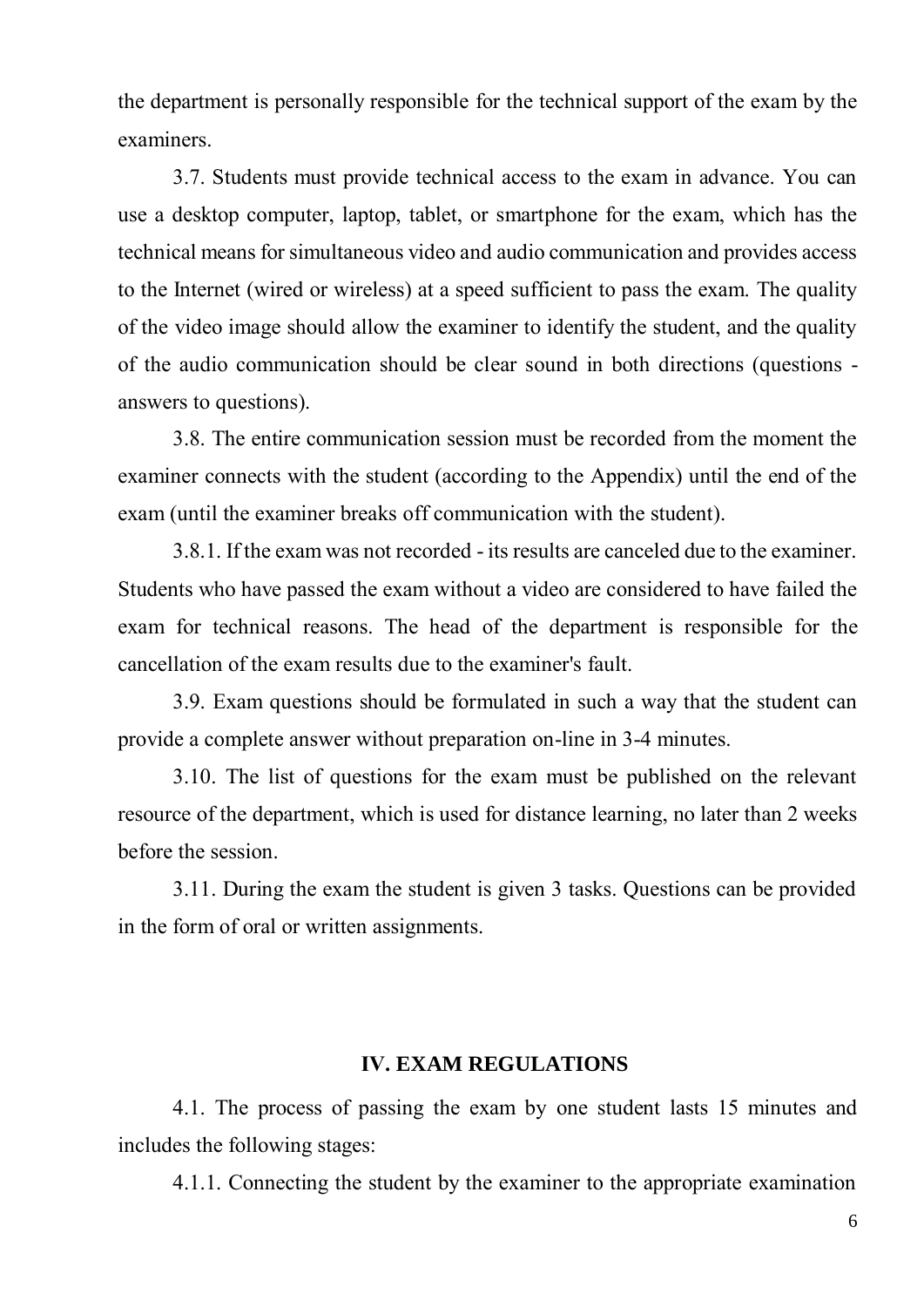group on the Microsoft Teams platform and connecting with the student, checking the compliance of the image and the quality of the audio signal with the requirements for composing - up to 1 minute.

4.1.2. Student identification (up to 1 minute).

4.1.4. Direct exam (12 minutes - 3 questions of 4 minutes to answer each of them)

4.1.5. Completion of the exam and separation from the student (up to 1 minute).

4.2. Student identification is carried out on the basis of an identity document (passport, student ID-card, record book)

- − 4.3. Heads of educational units of university departments to ensure the conduct of exams in distance form:
- − prepare methodical materials for conducting exams in relevant disciplines (questions and tasks for the exam, as well as exam materials on the electronic application to the Microsoft Teams platform);
- − enter a list of questions for the exam in the exam supplement to the Microsoft Teams platform no later than 2 weeks before the date of the exam in Microsoft Word or Excel format (one question - one line).
- − are responsible for storing the video of the exam on the platform;
- − provide interaction of the department with the staff of the Department of support of automated systems of ONMedU and the dean's office on organizational support and control of the remote examination process.

4.4. Functions of examiners during the distance exam:

-ensuring the timely start of the examination team on the platform;

-connection with each student separately in turn, according to the schedule provided by the dean's office, after passing the exam by the previous student;

-checking and complying with the state of the video image and audio communication of the student after the connection and before the survey;

-direct examination (student survey) without providing time for preparation; the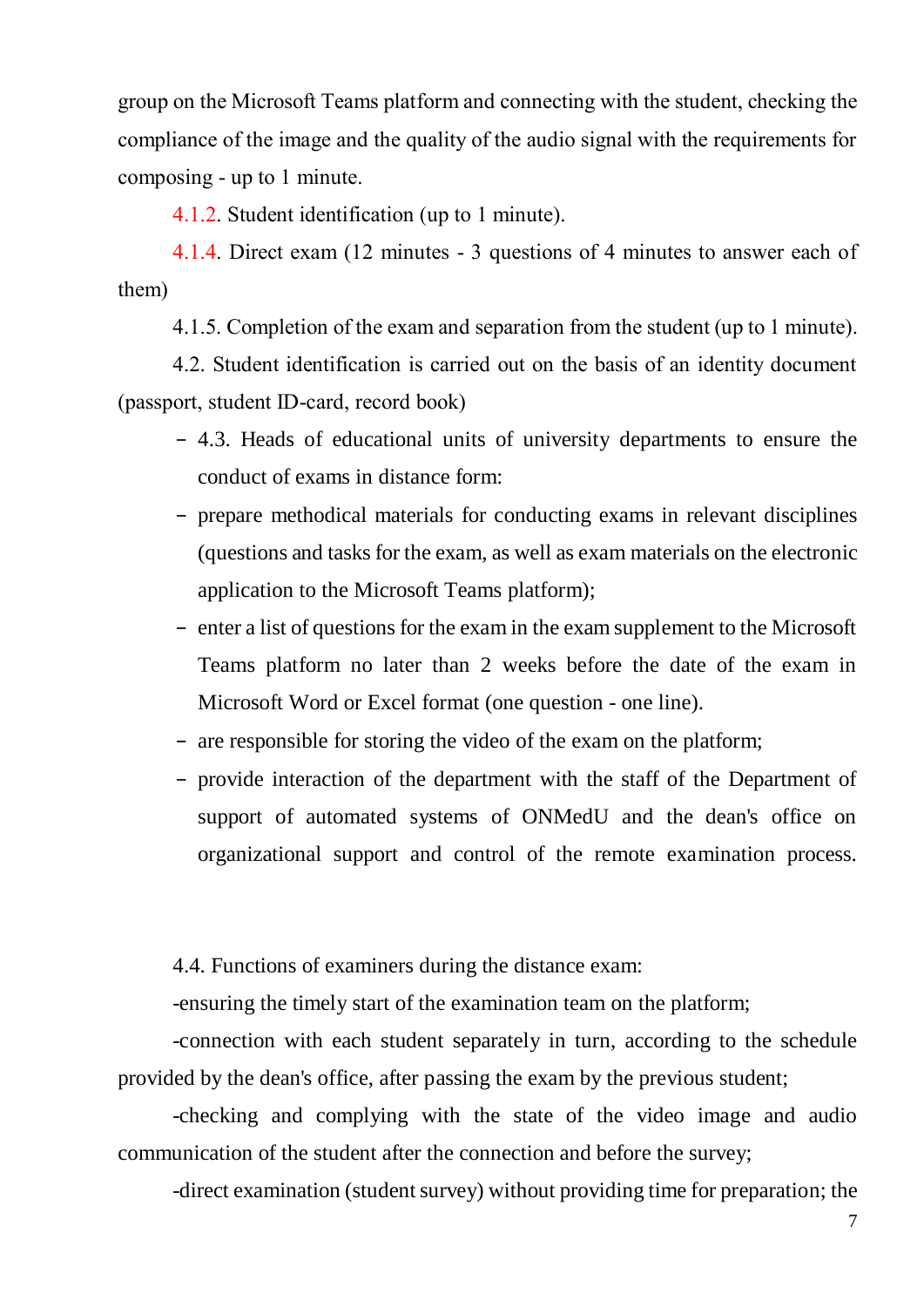examiner asks the next question only after receiving the answer to the previous question from the student;

-providing verification of the written answer immediately after its provision by the student in real time without disconnection;

-announcement of the student's grade at the end of the exam.

4.5. Responsibility for organizing and conducting exams in the distance format at the department rests personally with the head of the department.

4.6. Exams are taken in remote format exclusively in synchronous mode with mandatory video registration, according to the schedule approved by the Acting rector of the university. Deviations from the exam schedule are not allowed.

4.7. The schedule of examinations in the distance format of the discipline is made by the dean's office for each individual academic group.

4.7.1. The schedule shows the date of the exam and the time of the exam for each student in the group.

4.7.2. The schedule does not include students who have not met the requirements of the curriculum in the discipline.

4.7.3. One academic group is divided into examination subgroups of 8-10 students. One examiner takes the exam in one subgroup.

4.7.4. The duration of the exam in the remote format for the academic group is 120-150 minutes.

4.7.5. The workload per examiner per day may not exceed 3 subgroups of domestic students or 2 subgroups of foreign students.

4.8. If there are technical problems that prevent adequate communication, or disconnection during a video conference, the student is asked another question when reconnecting.

4.9. Throughout the exam, the student must comply with the Requirements for the conditions of the exam in a remote format (Appendix 1).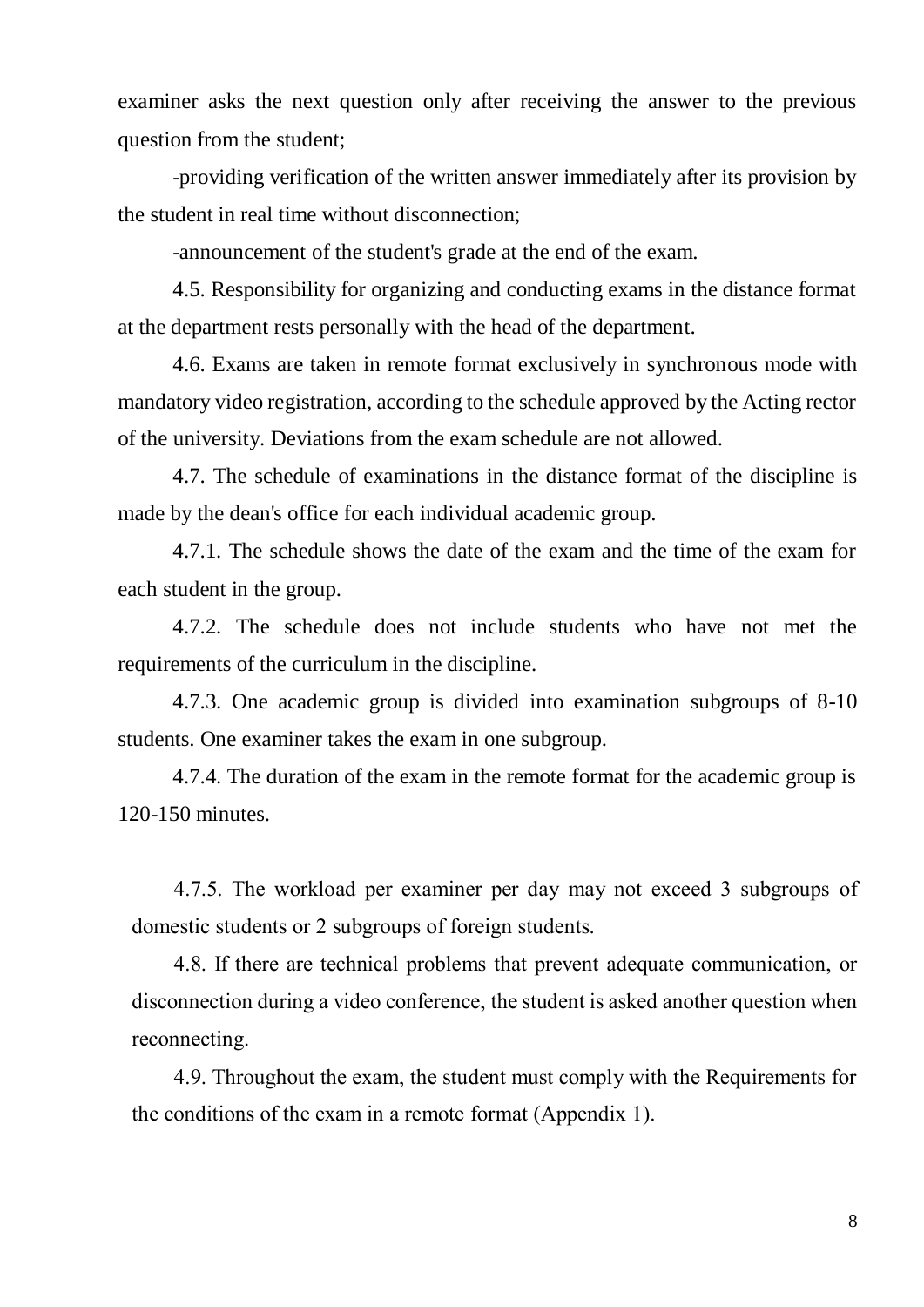#### **V. PROCEDURE FOR EVALUATION OF STUDENT`S EDUCATIONAL ACTIVITY**

5.1. Assessment of answers to the questions is carried out on a national 4-point scale and is voiced aloud by the examiner after the exam.

5.2. The order of filling in the Information of the account of success on discipline is carried out according to the Situation on the organization of educational process by applicants of higher education in ONMedU (section VIII).

5.3. Questions about appeals are resolved outside the time of the exam in accordance with the Regulations on the organization of the educational process by applicants for higher education in ONMedU (Section IV) on the basis of analysis of the video of the exam.

5.4. If the examiner during the exam reveals the participation of a third party with video registration, the exam is suspended and the student receives an unsatisfactory grade.

#### **VI. FINAL STATES**

The regulation comes into force from the moment of its statement at meeting of the rector's office.

The control over the implementation of the Regulations is carried out by the officials of the university within the limits of their powers, which are established by their functional responsibilities.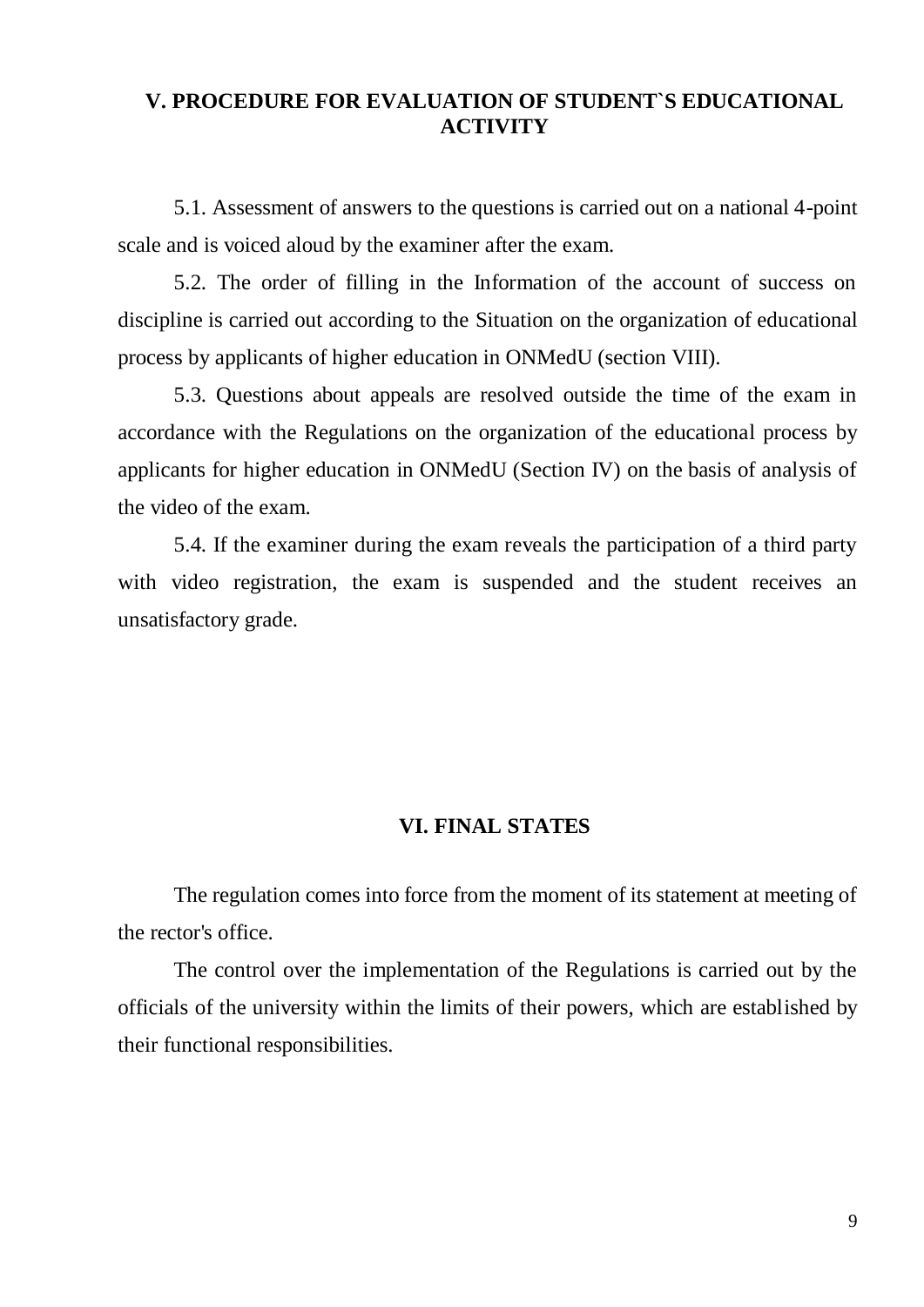# **Requirements for the conditions of the exam in the remote format of disciplines, which are included in the Unified State Qualification Exam**

- 1. There must be no other people in the room during the exam except the student.
- 2. No sources of information, including headphones, computers and smartphones (except those that communicate with the examiner), other devices, paper and other sources for all participants in the process are allowed during the exam.
- 3. During the exam, the presence of extraneous sounds that may significantly affect the quality of audio communication, or sounds that may indicate outside assistance in passing the exam or being in the room of outsiders.
- 4. In case of violation of one or more requirements of the Rules, the examiner must not start taking the exam.
- 5. The student should be in a sitting position at the table, within sight of the camera.
- 6. The student must look in the direction of the video camera during the whole exam. Diversion from the direction of the camera during the response is regarded as an attempt to obtain information from a medium that is outside the view of the camera. When such a situation is registered, the exam is stopped. The student receives a grade of *"unsatisfactory".*
- 7. In case of violation of one or more requirements of the Rules during the examination, the examiner must stop taking the examination.
- 8. The exam is chosen randomly by the examiner using the appropriate software included with the Microsoft Teams platform.
- 9. During the exam, only the examiner's question and video are displayed on the student's screen.
- 10. The examiner's screen displays a video of the student, a chat for the written answer of the student who is currently taking the exam, and a window for